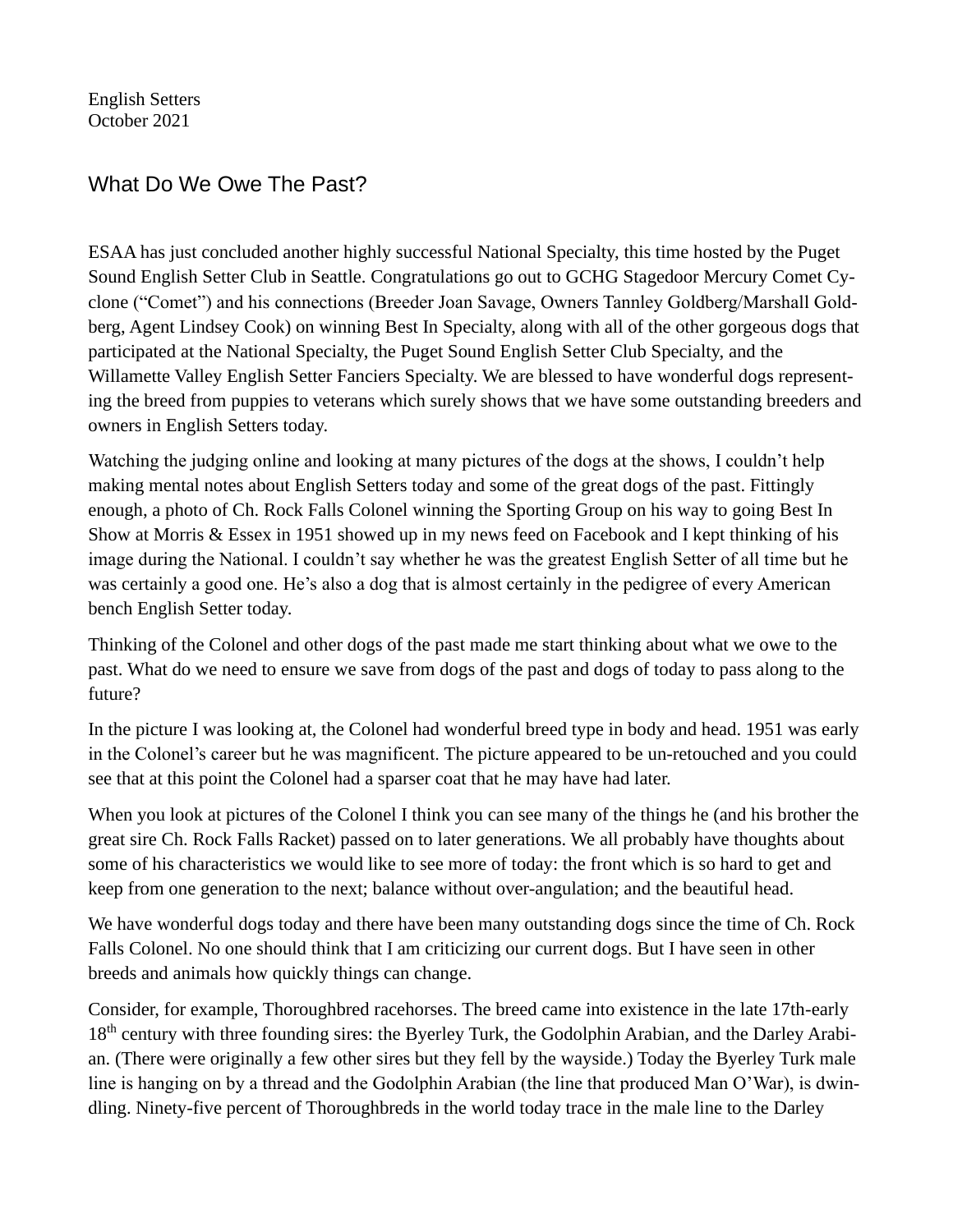Arabian. Horses from the Byerley and Godolphin lines are found farther and farther back in pedigrees. Make of that what you want but it's a great loss for the breed on many levels.

What does this have to do with dogs, especially when dog breeding has never placed the same importance on male lines as some other kinds of animal husbandry do? The point is that when genes are lost, they are lost forever. It only took a few decades for the Darley Arabian, through Northern Dancer, to vanquish the other male lines, eliminating much of their influence. Though it was largely unintentional, there has been a change in the appearance of the breed in the last 40-50 years as horses favor Northern Dancer, a sire who has been a matador in Thoroughbreds, along with many of his sons. Matadors are sires that breed far more than their share of the available female population which can lead to genetic bottlenecks.

The same thing can easily happen in dog breeds. It has occurred in many breeds and it's something that all breeders must guard against. It only takes a short time to change a breed if multiple breeders are using the same sire or sire lines. In some cases breeders may not even be aware that they are using the same lines but the result is the same.

If we don't breed for fronts and balance and beautiful heads in our English Setters, we will lose them. Fronts, balance, toplines, good movement, heads and expression – all of the characteristics we love in our English Setters can be lost in a short time if we aren't careful. That means making smart breeding decisions for each individual dog and bitch instead of breeding to the most popular sire of the moment or the current dog with the most show ring wins, no matter how handsome he might be. Choosing the best match for your particular bitch is paramount.

Breeding two nice dogs with questionable fronts is unlikely to produce puppies with good fronts. Breeding a dog that is lacking in angulation to one that is over-angulated won't produce offspring with balanced angles. The old saying is correct: Two wrongs don't make a right.

Most of you already know these things but it never hurts to say them again as we lose older breeders and new breeders take their place. Many thanks to all of the breeders who are breeding such wonderful dogs today.

When we think about what we owe to the past and all of the breeders who devoted their lives to our breed, we need to make sure that we pass along dogs that retain the same good qualities that we see in photos of their dogs. In the present, we need to produce English Setters that rival the great dogs of the past.

As for the future, we can also contribute dogs with good health. We have opportunities now that our predecessors never had. We have access to x-rays for hips, elbows, BAER testing, and thyroid testing that they would have envied in the 1950s.

Of course, my favorite thing about English Setters is probably their gentle, fun temperament. That's something I hope we never lose.

Carlotta Cooper English Setter Association of America